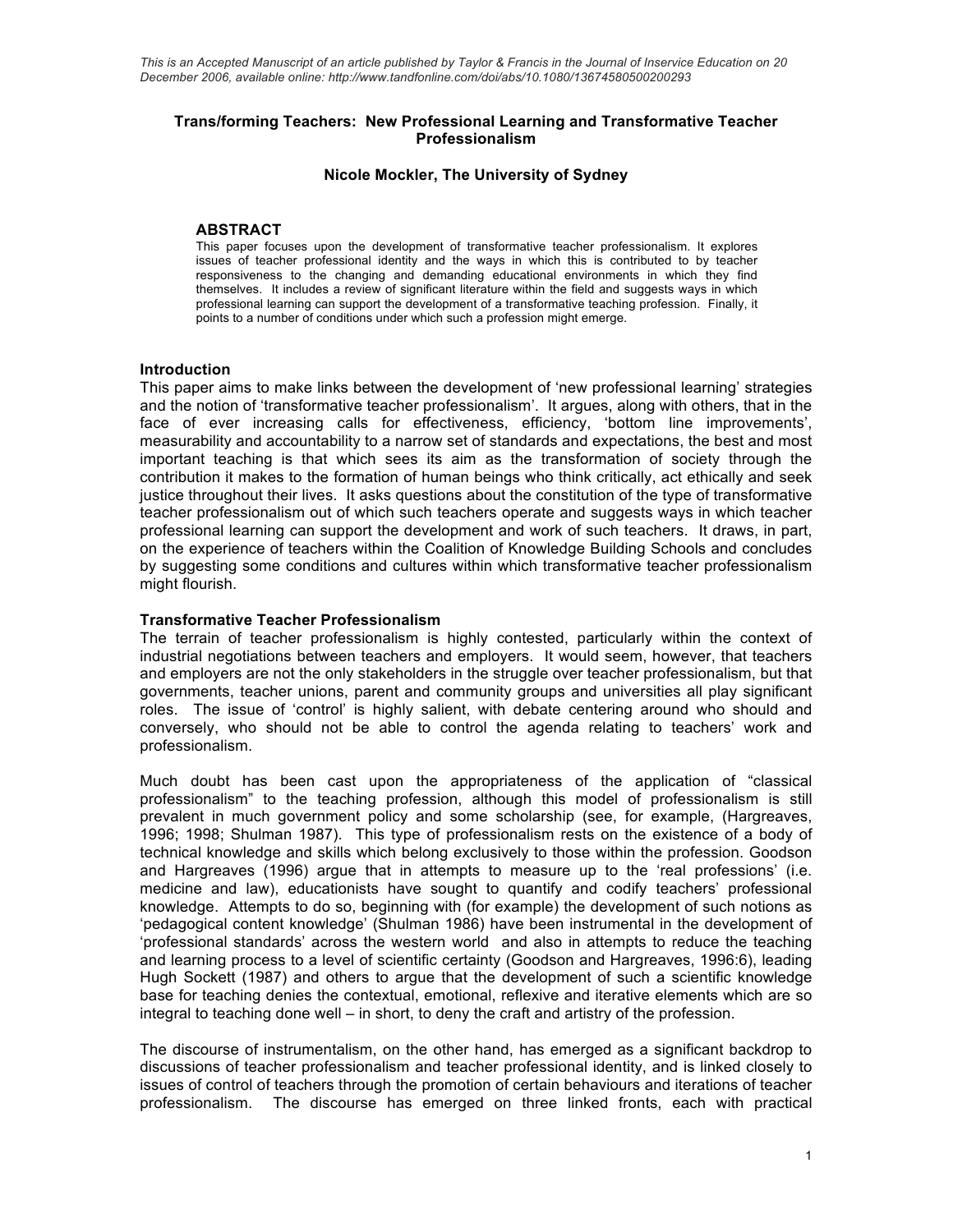implications for teacher professionalism through the promotion of 'what works' in the classroom, namely educational research, evidence-based practice and teacher education. David Hargreaves, in his 1996 Teacher Training Agency lecture lamented the lack of 'value for money' in publicly funded educational research and called for educational researchers to concentrate their efforts on 'what works' in the classroom, so as to systematically begin the codification of teachers technical knowledge and skill for the purpose of cataloguing and subsequently dispersing 'best practice' amongst the entire profession (Hargreaves, 1996). Hargreaves clearly was advocating a 'classical' approach to professionalism, to use Goodson and Hargreaves' (1996) terminology. At the same time an approach to 'practical professionalism' (Goodson and Hargreaves, 1996:11ff) was inherent in his call for teaching to become an 'evidence-based' profession such as medicine, where being 'evidence-based' is predicated upon a positivistic understanding of 'evidence' as leading to scientific certainty in relation to 'what works'. In a subsequent work, David Hargreaves writes, in the context of a discussion of the impact of New Labour on the educational policy environment in the UK "there is another element in the new government's approach which gives rise to optimism, namely its pragmatic approach to 'what works' and to the rapid dissemination of 'good practice' throughout the education service" (Hargreaves, 1999:245). A key to understanding Hargreaves' particular perspective on teachers and their work can perhaps best be found in his assertion that "government can help [teachers adapt to change] by reconceptualizing the role and professional identity of teachers and by providing conditions under which they can adapt successfully to these changes" (Hargreaves, 1998). The key assumption underpinning this statement, (also present in other work, such as Hargreaves, 1994), namely that teacher professionalism and teacher professional identity are tools for government control rather than teacher agency highlights the conservatism and narrowness of Hargreaves' arguments.

The discourse of 'what works' has been roundly criticised by scholars, most of whom have been helpfully classified by Hargreaves as "postmodern hermits" (1999:242). Martyn Hammersley (1997), Tony Edwards (1996) and Harvey Goldstein (1996) have attacked the narrow notions of 'evidence' upon which comparisons between education and medicine have been predicated, arguing that greater expenditure is the key to improving any deficiencies which may exist in educational research.

Goodson and Hargreaves have offered seven principles of 'postmodern' professionalism', which seek to extend the debate on teacher professionalism beyond "the recent clamour for technical competency and subject knowledge" (p.20). Abbreviated, they are:

- ! Increased opportunity and responsibility to exercise discretionary judgement;
- ! Opportunities and expectations to engage with the moral and social purposes and value of what teachers teach;
- ! Commitment to working with colleagues in collaborative cultures of help and support;
- ! Occupational heteronomy rather than self-protective autonomy;
- ! A commitment to active care and not just anodyne service for students;
- ! A self-directed search and struggle for continuous learning related to one's own expertise and standards of practice, and
- **The creation and recognition of high task complexity.** (p.21)

These principles, echoed elsewhere (Fullan and Hargreaves 1996; Hargreaves, 1994; Sachs, 1997), attend primarily to those aspects of teaching which defy quantification and codification. Elizabeth Atkinson has argued (2000) vehemently 'in defence of ideas', offering that " a narrow focus on 'what works' will close the door that leads to new possibilities, new strategies, new ways of reframing and reconceiving the educational enterprise" (p.328). Jill Blackmore (2002) has applied the discussion to the Australian context, arguing that evidence-based practice, particularly the model derived from medicine, fails to capture the complexity of the education context, especially with relation to the theory-practice dynamic and relationships between education policy, research and practice. Further on, she argues for the employment of research-based policy and practice, implying a version of teacher professionalism not unlike Hargreaves and Goodson's 'postmodern professionalism' in her statement that: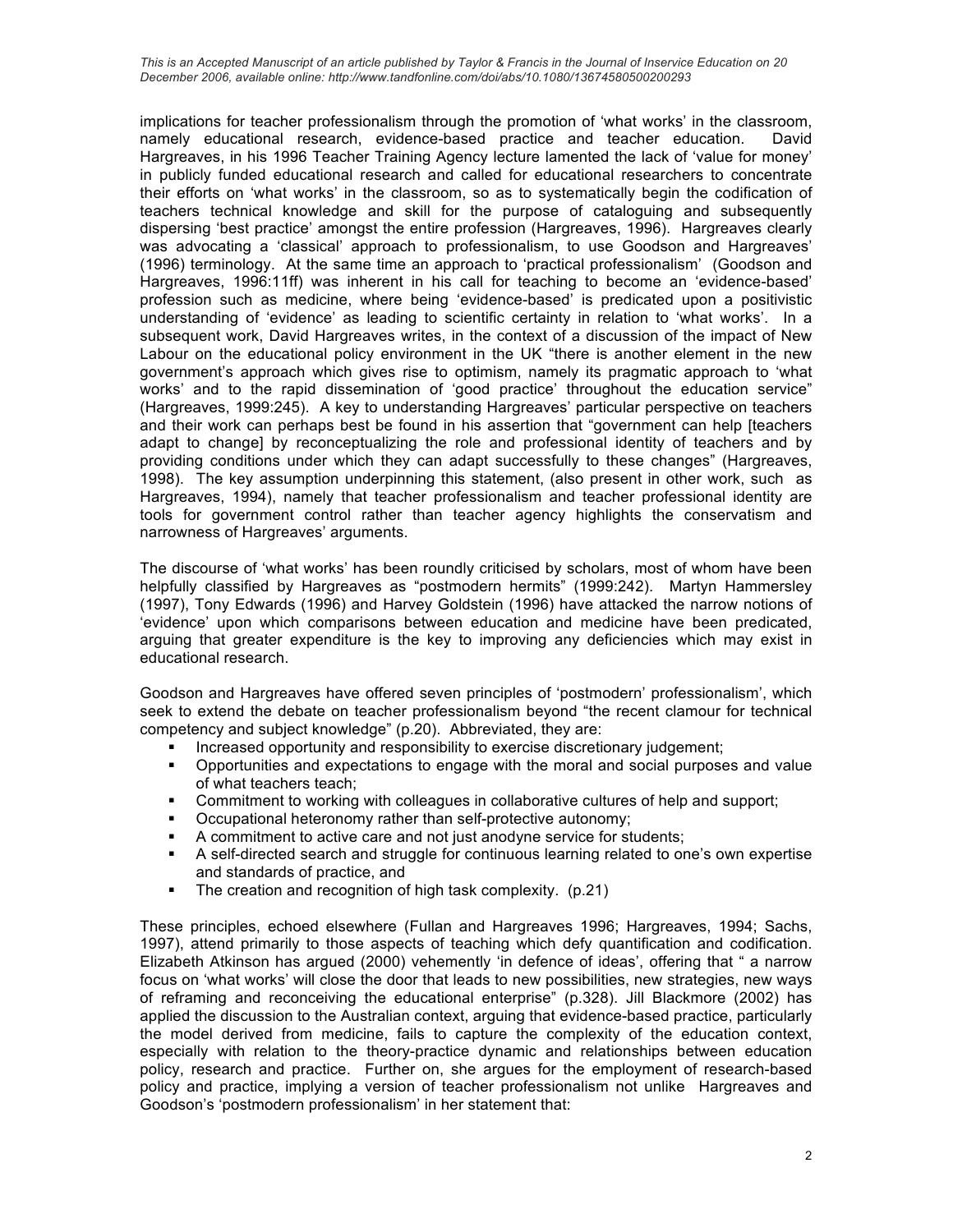"Research based practice works through the theory practice dynamic critically, and it is that criticality that is crucial for a knowledge based democracy which takes into account the social and cultural as well as the scientific and technological. It requires researchers to problem set and not just problem solve, to be strategic as well as relevant. It requires from teachers as practitioner researchers another level of professional judgement that derives from the theoretical underpinnings of their disciplinary field of practice." (Blackmore 2002: 17)

In the context of the United States, the discourse of instrumentalism in education is perhaps best demonstrated by the words of the current President in the 2000 pre-election debate, "You must have mandatory testing. You must say that if you receive money, you must show us whether or not children are learning to read and write and add and subtract...Testing is the cornerstone of reform" (New York Times, 2000, quoted in Cochran-Smith 2001). The instrumentalist approach has been subject to sustained critique in the US by scholars such as Marilyn Cochran-Smith and Michael Apple. In relation to what she terms "the outcomes question" (2001, 2002), Cochran-Smith has argued that:

"we need to keep in mind how we will be measured by our own measures. As researchers, practitioners and policy makers in teaching and teacher education, we will not measure up unless we preserve a place for critique in the face of consensus, unless we keep at the center of teacher education rich and complex understandings of teaching and learning that are not easily reducible to algorithms, unless we acknowledge that although teachers have a critical role in educational reform, they alone are neither the saviors nor the culprits in what is wrong with American schools and American society, and unless we remain vigilant in demanding time and space on the outcomes agenda not just for professional discussions about meeting the needs of all students but for deep interrogation of questions related to diversity, equity, access, and racism. At this critical juncture in the reform and development of teacher education, if we do not take control of framing the outcomes in teacher education, then the outcomes will surely frame us and undermine our work as teachers, teacher educators, researchers, and policy makers committed to a democratic vision of society and to the vital role that teachers and teacher educators play in that vision. (Cochran-Smith 2002:14-15)

Apple has likewise tied the rise of the instrumentalist discourse to the stifling of diversity and deskilling of teachers, arguing in a manner reminiscent of Anthony Giddens' (1994) notion of 'manufactured uncertainty' that the intensification of teachers work has taken the focus off the essential task of fostering critical literacy in students and made the implementation of 'what works' the key focus of teachers' work (Apple 2000:118-119).

These instrumentalist discourses hold quite specific implications for teacher professionalism, in that they point to the emergence of professional identities not unlike 'classical professionalism' but with greater possibility for state and/or other control emanating from outside the profession. Proponents of the 'what works' approach generally endorse a 'death by best practice' model of teacher professional learning, where teachers are required to master a repertoire of 'best practice' established in less than generative, collaborative ways.

Recent literature on teacher professionalism has centred on the development of types of teacher professionalism which provide for transformation, activism or the exercise of civic responsibility (Groundwater-Smith and Sachs 2002; Hargreaves, 2000; Kennedy 2003; Sachs 2000; 2001a; 2001b; 2003). Informed by the work of sociologists such as Manuel Castells and Anthony Giddens, this work draws on the thinking of the past decade in relation to the impact of the 'network society', the social uncertainty produced by various elements and manifestations of the postmodern age, the associated growth of fundamentalism (religious, market and other) to suggest a response for the teaching profession. Similar to Goodson and Hargreaves' 'postmodern professionalism' outlined above, these constructions of professionalism refuse to yield to narrow typologies of teachers' work, instead posing links between teachers work and their broader social and civic responsibilities.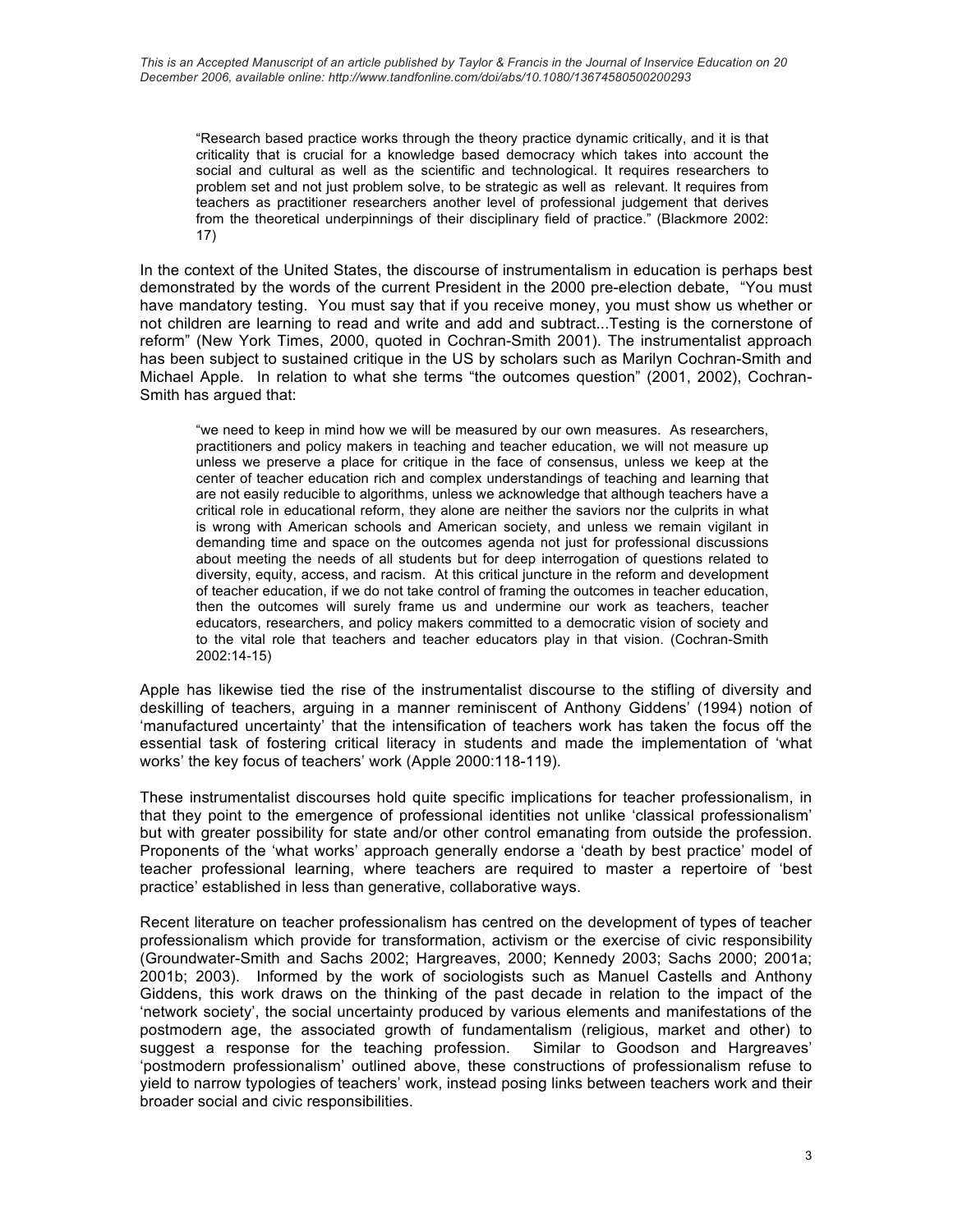Sachs (2003:16) offers a summary of the characteristics of transformative or 'activist' teacher professionalism as follows:

- Inclusive in its membership
- ! Working to a public ethical code of practice
- ! Collaborative and collegial
- ! Activist in its orientation
- **Exible and progressive**
- **EXEC** Responsive to change
- **BEDIT-regulating**
- Policy-active
- **Enquiry-orientated**
- **EXECUTE Knowledge building**

She continues on to warn that "transformative professionalism should not become an orthodoxy which is imposed on the teaching profession...the move for transformative professionalism must come from the membership of the profession and be supported by other interest groups and stakeholders…its singular strength is that it is concerned with mutual engagement around a joint enterprise, namely improving student learning outcomes". In this belief as much as in other ways, this vision of teacher professionalism differs from those emerging from instrumentalist discourses. The opening of spaces and the development of opportunities for professional learning are important aspects of the required support Sachs refers to.

There are many reasons why this new iteration of teacher professionalism is crucial for the wellbeing of the teaching profession, education and society broadly at the current historical juncture. A transformative teaching profession sees its primary responsibility in terms of the development of critical, literate, socially aware citizens with a strong sense of their own civic responsibility, and through them the generation of social capital and the propagation of civil society. Conversely, there are various pressures and other societal phenomena which provide barriers to and in some cases work actively against the development of such a teaching force, both overtly and incidentally. The remainder of this paper considers what the necessary professional learning needs might be of an emerging transformative teaching profession and the conditions and cultures required to foster such learning experiences and environments.

# **Trans/forming Teachers: 'New' Professional Learning**

In a time when prevailing notions of teacher professional learning still largely equate with 'spray on'<sup>1</sup> (Mockler 2001) or 'drive by' (Senge, Cambron-McCabe, *et.al.* 2000) experiences, it is salient to revisit Susan Loucks-Horsley et al's (Loucks-Horsley, Harding, *et.al.* 1987) principles of teacher professional learning, offered almost 20 years ago now. They were:

- ! Collegiality and collaboration
- **Experimentation and risk-taking**
- ! Incorporation of available knowledge bases
- ! Appropriate participant involvement in goal setting, implementation, evaluation and decision making
- ! Time to work on staff development and assimilate new learnings
- **EXECTE 2015** Leadership and sustained administrative support
- **EXEC** Appropriate incentives and rewards
- ! Designs built on principles of adult learning and the change process
- ! Integration of individual goals with school goals
- ! Formal placement of the program within the philosophy and organisational structure of the school

<sup>1</sup> [1] A term initially used in conversation by Serena Vecchiet, Director of Teaching and Learning, MLC School, Sydney, Australia.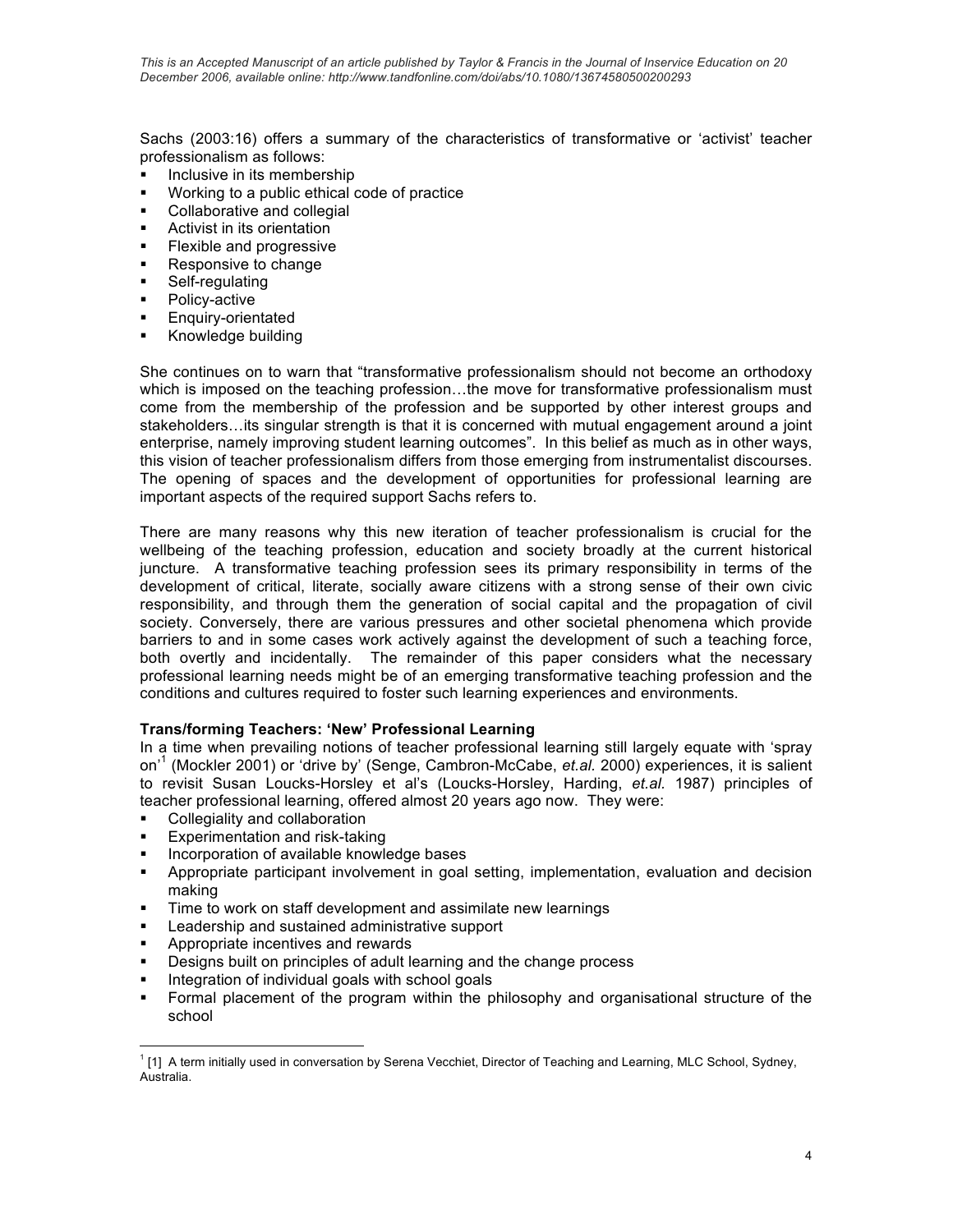In the context of our time and the emergence of a transformative teacher professionalism, I would also add:

- ! Opportunities to (in the secondary school in particular) build both discipline knowledge and pedagogical expertise
- ! Opportunities to develop an understanding of the broader social context of teachers' work and the implications of this context for pedagogy and practice.

While I would not wish to claim that professional learning experiences which temporarily remove teachers from their school communities, offer networking opportunities and expose them to recent theoretical and practical perspectives on teaching and learning, are intrinsically poor in terms of the potential they offer for improving student learning outcomes, much depends on the school context within which this type of professional learning occurs and the scope for collaboration and debrief with colleagues and integration and assimilation of learnings. The principles offered above point to the need for a different type of professional learning to emerge.

Bodies which seek to regulate, accredit and register members of the teaching profession such as the Institute of Teachers in New South Wales<sup>2</sup> and others within Australia and elsewhere have the potential to contribute significantly to the teaching profession through the provision of pathways for professional growth and development and the adoption of a supporting stance for the emergence of a transformative teaching profession. Whether the promise of the initial vision of the NSW Institute will be fulfilled remains to be seen, however, and although the Draft Professional Teaching Standards published in 2003 are framed in ways which could be enacted generatively, as Kennedy (2003) has observed of the Victorian equivalent, "they are capable of being expanded into ever increasing detail eventually leading to processes for monitoring and assessment". Such an approach could be counter to the development of a transformative teaching profession, feeding directly into an ideology which sits much more comfortably with the instrumentalist discourses discussed above.

Over the past five years studies regarding the Coalition of Knowledge Building Schools (Groundwater-Smith 2001), the development of evidence based practice within them (Groundwater-Smith and Hunter 2000), and the dilemmas experienced by those acting to facilitate practitioner enquiry (Groundwater-Smith and Mockler 2002), have been presented and published. As well, attention has been paid to particular methodologies (Groundwater-Smith and Mockler 2003) that the Coalition has found to be successful and the ways in which this work might assist in the formation and transformation of teacher professional identity (Mockler and Sachs  $2002)^3$ .

In effect the Coalition has committed itself to:

- Developing and enhancing the notion of evidence based practice
- ! Developing an interactive community of practice using appropriate technologies
- ! Making a contribution to a broader professional knowledge base with respect to educational practice
- Building research capability within and between schools by engaging both teachers and students in the research process
- ! Sharing methodologies which are appropriate to practitioner enquiry as a mean of transforming teacher professional learning

Schools within the coalition seek to develop pathways for professional learning which respond to the principles offered above, by providing ongoing opportunities for teachers to share their

 $2$  The NSW Institute of Teachers is a recently established body responsible for regulating the teaching profession and accrediting teachers in NSW. The Institute has been established over the past 5 years as a response to a major review of teacher education undertaken by the state government in 1999. It is one of a number of such bodies in operation in Australia, others including the Queensland Board of Teacher Registration and the Victorian Institute of Teaching.

<sup>&</sup>lt;sup>3</sup> A full list of publications relating to the Coalition of Knowledge Building Schools can be obtained by contacting the Centre for Practitioner Research within the Faculty of Education and Social Work at the University of Sydney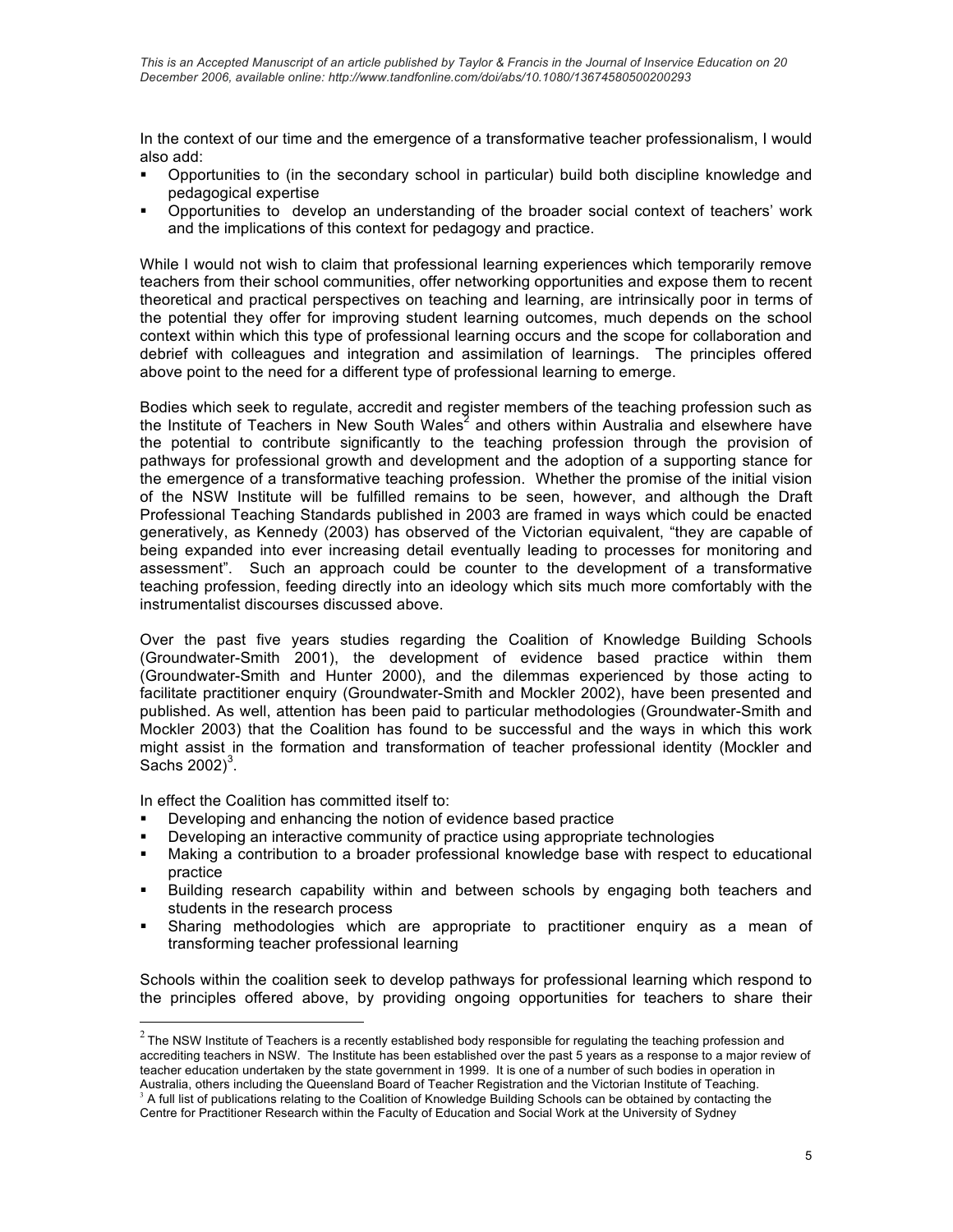practice with each other, conduct independent and corporate inquiry into classroom practice and broader school practices, seek and listen to student voice, read, value and integrate research findings into their work and share their work broadly across a group of enormously diverse schools. Currently there are eight schools in the Coalition: three Independent Girls' Schools, two Government Girls High Schools, one Government Boys High Schools and two Government Public Schools. They are all in Metropolitan Sydney and are to be found in suburbs to the North, West and East of the central business district. They embrace both wealthy and well provisioned schools and ones that are facing serious socio-economic challenges. In important ways, in its very functioning, the coalition manages to break down some of the traditional barriers between different 'types' of schools through engaging teachers in consideration of issues and concerns which are central to their joint enterprise.

While there can be no doubt that there are groups of transformative professionals operating within each of the schools within the coalition, and also that the coalition itself represents a context within which the growth of transformative professionalism might take place, there are a number of conditions and cultures both within schools and within society generally without which the goals of transformative professionalism are unlikely to be met. These conditions both foster the opportunities for professional learning necessary for the development of transformative professionals and also allow for that professional learning to be authentic and congruent with the aims and practices of the school.

# **Toward Conditions and Cultures for Trans/forming Teachers**

I wish to propose here a number of conditions and aspects of culture which I see as essential for the development of transformational professionalism. These elements are necessary on both a macro and a micro scale, needing to exist both within schools and society more broadly in order to produce transformation on both an individual and a profession-wide basis. Each of these elements is in some senses interdependent on the others, although I wish to name them individually here and briefly discuss what they might 'look like' in a school and broader social setting.

The erosion of social trust within the current context is well documented and debated (see, for example (Cvetkovich and Lofstedt 1999; Fukuyama 1999; Misztal 1996). Many factors are said to be brought to bear on this erosion of trust, among them the rise of the 'network society' (Castells 1997), the development of 'manufactured uncertainty' (Giddens 1994) and the growth in global terrorism (Combs 2003). In addition, the growing popularity of fundamentalist approaches to religion, economics and other elements of social life is representative of the search for 'black and white' answers in the face of an uncertain world. The culture of instrumentalism discussed in the first section of this paper is similar to fundamentalism in this respect, in its aim to eradicate nuance and provide 'common sense' and simple answers to complex questions.

Within education, this erosion of trust can be seen in the current fixation on 'standards', measurement and accountability to a set of rather narrow parameters and 'norms'. In the NSW context, the recent increase in content requirements across junior secondary school courses, despite the Board of Studies' own mandate to develop a curriculum which was flexible, emphasised metacognition and promoted authentic assessment, is one example of this, as is the gradual creeping towards a 'league table' model of classifying schools and the ongoing tyranny of 'best practice' in Australia and elsewhere throughout the western world. Within schools individually and systemically, an increase in managerialism and the appropriation of commercial language and values can be observed, both of which are in some way representative of this erosion of trust.

Giddens (1994) points to the need for the development of what he terms 'active trust' in response to the 'detraditionalising' of social institutions (such as education) where the expectation that processes will unfold in age-old ways can no longer be met. Active trust is defined by Giddens as "trust in others or in institutions that has to be actively produced and negotiated". Active trust involves a deliberate 'leap of faith', and this is a particularly salient message in relation to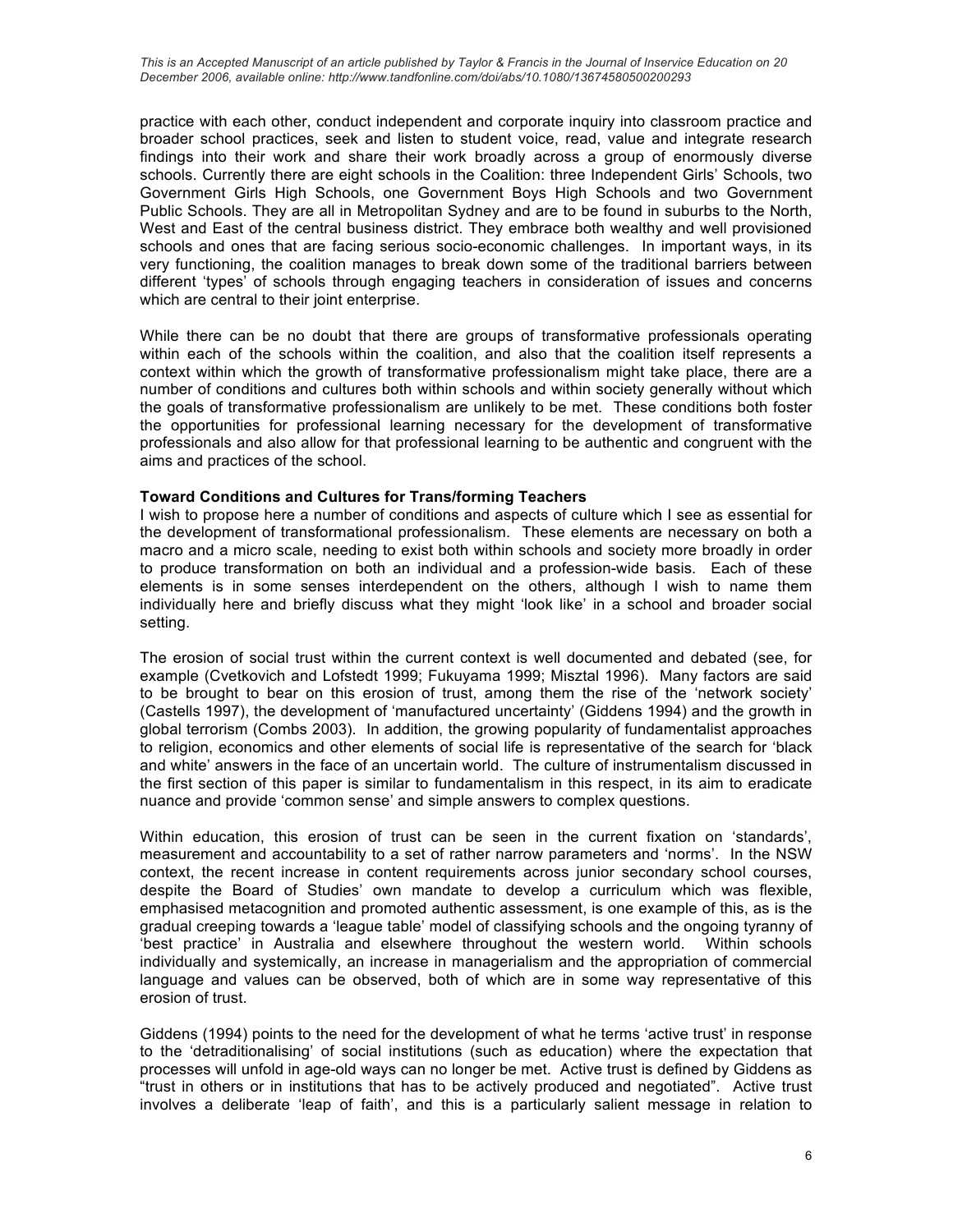educational institutions, where the 'one side of the teacher's desk' (Lortie 1975) experience prevails for many in the face of new and emerging pedagogies and approaches.

The development of a transformative teaching profession requires a reinstatement of trust, at both a local and a global level, allowing teachers to act with autonomy, to openly acknowledge their learning needs and to work collaboratively with other teachers to constantly develop their understanding and expertise.

Linked to the development of active trust is an openness to risk-taking. Risk is often seen as the 'flip side' to trust (Misztal 1996), and its minimisation or eradication is one of the central aims of the 'audit society' (Power 1999). Managerialist discourses currently prevalent within society generally and increasingly present within the educational sphere draw upon and in turn feed into the ideology of the audit society, and much of the increase in the density of syllabus requirements and student learning outcomes over recent years can be linked to the minimisation of risk.

Transformative teacher professionalism seeks to develop teachers who are creative developers of curriculum and innovative pedagogues. Transformative teachers value divergent and risky thinking in themselves, their colleagues and their students, and in doing so assist students in the development of their own critical and transformative capacities. Transformative teachers also collaborate at a deep level with colleagues, students and other stakeholders, and necessary for such collaboration is a willingness to be open to change and transformation in themselves. Such willingness comes only with a readiness to take risks in opening oneself up to others, in 'being real'. Implicit in transformative teacher professionalism is a strongly held belief that ultimate responsibility for learning rests with the learner, and as such transformative teachers take an enormous risk in devolving that responsibility and developing new ways of supporting and sustaining learning.

The development of a transformative teaching profession requires an education community which on both school and system levels not only tolerates risk-taking but embraces it as a path to authentic relationship, critical and innovative practice and ongoing growth and transformation.

Finally, we will not have a transformative teaching profession without courageous leadership, at both school and systemic level. The dearth of visionary or transformative leadership on a global level at this point in human history will be well documented in History, both political and social. Within schools, the development of transformative professionals will depend on the emergence of leaders who are willing to be transformative themselves – to build trust, to take risks, to think critically and to act with integrity. The development of a transformative teaching profession will rely heavily on the willingness of those in leadership roles to adopt an activist identity (Sachs 2003) where the best path for growth and development diverges from that set by the state, to nurture talent without feeling threatened, to work collaboratively for improvement without judging harshly, and to foster real autonomy through holding appropriate expectations and exercising trust in the capacity of others.

A transformative teaching profession cannot emerge without sustained and comprehensive support from educational leaders, within schools, systems, universities and government. Such a profession is not only desirable but essential for the re-establishment of social responsibility as a guiding social principle, the reclaiming of our humanity and the ongoing growth and development of civil society. We may not achieve these goals, of course, solely with the development of a transformative teaching profession, but without one we are unlikely to even come close.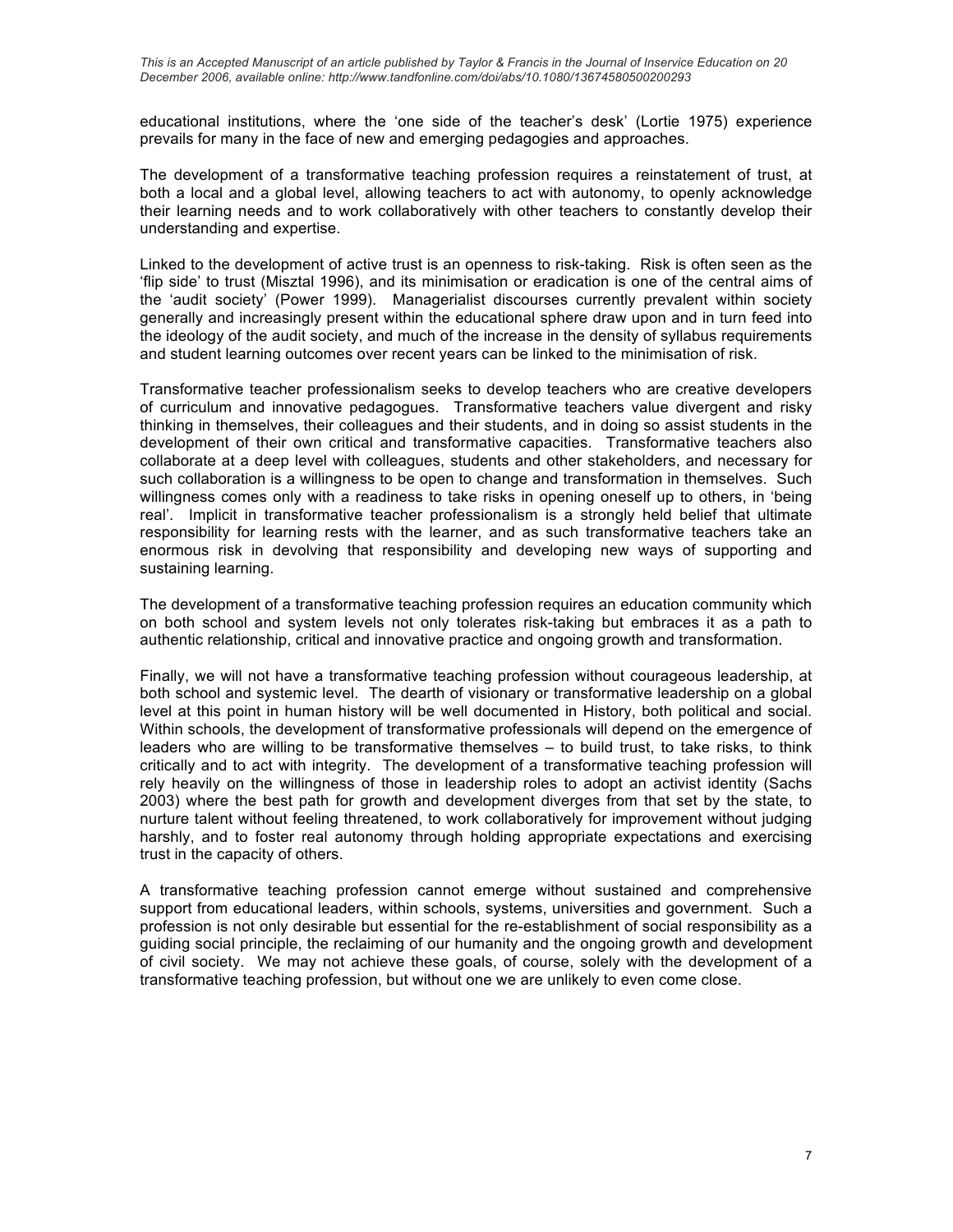*This is an Accepted Manuscript of an article published by Taylor & Francis in the Journal of Inservice Education on 20 December 2006, available online: http://www.tandfonline.com/doi/abs/10.1080/13674580500200293*

# **References**

- Apple, M. W. (2000). *Official Knowledge: Democratic Education in a Conservative Age*. New York, Routledge.
- Atkinson, E. (2000). "In Defence of Ideas, or Why 'What Works' Is Not Enough." *British Journal of Sociology of Education* **21**(3): 307-330.
- Blackmore, J. (2002). *Is It Only 'What Works' That Counts on New Knowledge Economies? Evidence Based Practice, Educational Research and Teacher Education in Australia*. Paper presented to the Challenging Futures Conference, University of New England, Armidale, February 2002.
- Castells, M. (1997). *The Power of Identity*. Oxford, Blackwell.
- Cochran-Smith, M. (2001). "Constructing Outcomes in Teacher Education: Policy, Practice and Pitfalls." *Education Policy Analysis Archives* **9**(11): April 2001.
- Cochran-Smith, M. (2002). *The Outcomes Question in Teacher Education*. Challenging Futures: Changing Agendas in Teacher Education, University of New England, Armidale NSW, February 3-7 2002.
- Combs, C. (2003). *Terrorism in the 21st Century*. Upper Saddle River, NJ, Prentice Hall.
- Cvetkovich, G. and Lofstedt, R. (1999). *Social Trust and the Management of Risk*. London, Earthscan.
- Edwards, T. (1996). *The Research Base of Effective Teacher Education (Universities Council for the Education of Teachers Occasional Paper 5)*. London, UCET.
- Fukuyama, F. (1999). *The Great Disruotion: Human Nature and the Reconstitution of Social Order*. New York, Touchstone.
- Fullan, M. and Hargreaves, A. (1996). *What's Worth Fighting For? Working Together for Your School*. New York, Teachers' College Press.
- Giddens, A. (1994). *Beyond Left and Right: The Future of Radical Politics*. Cambridge, Polity Press.
- Goldstein, H. (1996). A Response to Hargreaves on 'Evidence Based Educational Research', London: Institute of Education, University of London.
- Goodson, I. (1993). "The Devil's Bargain: Educational Research and the Teacher." *Education Policy Analysis Archives* **1**(3).
- Goodson, I. and Hargreaves, A. (1996). Teachers' Professional Lives: Aspirations and Actualities. *Teachers' Professional Lives*. Goodson, I. and Hargreaves, A. London, Falmer Press.
- Groundwater-Smith, S. (2001). *Supporting and Sustaining the Knowledge Building School*. Paper presented to the European Educational Research Association Annual Conference Lille, France, September 2001.
- Groundwater-Smith, S. and Hunter, J. (2000). "Whole School Inquiry: Evidence Based Practice." *Journal of In-Service Education* **26**(3): 583-600.
- Groundwater-Smith, S. and Mockler, N. (2002). "The Knowledge Building School: From the Outside in, from the inside Out." *Change: Transformations in Education* **5**(2): 15-24.
- Groundwater-Smith, S. and Mockler, N. (2003). *Learning to Listen: Listening to Learn*. Sydney, MLC School & The Centre for Practitioner Research, Faculty of Education, University of Sydney.
- Groundwater-Smith, S. and Sachs, J. (2002). "The Activist Professional and the Reinstatement of Trust." *Cambridge Journal of Education* **32**(3): 341-358.
- Hammersley, M. (1997). "Educational Research and Teaching: A Response to David Hargreaves' Tta Lecture." *British Educational Research Journal* **23**(2): 141-161.
- Hargreaves, A. (1994). *Changing Teachers, Changing Times: Teachers Work and Culture in the Postmodern Age*. London, Cassell.
- Hargreaves, A. (2000). "Four Ages of Professionalism and Professional Learning." *Teachers and Teaching: History and Practice* **6**(2): 151-182.
- Hargreaves, D. (1994). "The New Professionalism: The Synthesis of Professional and Institutional Development." *Teaching and Teacher Education* **10**(4): 423-438.
- Hargreaves, D. (1996). *Teaching as a Research Based Profession*. London, Teacher Training Agency.